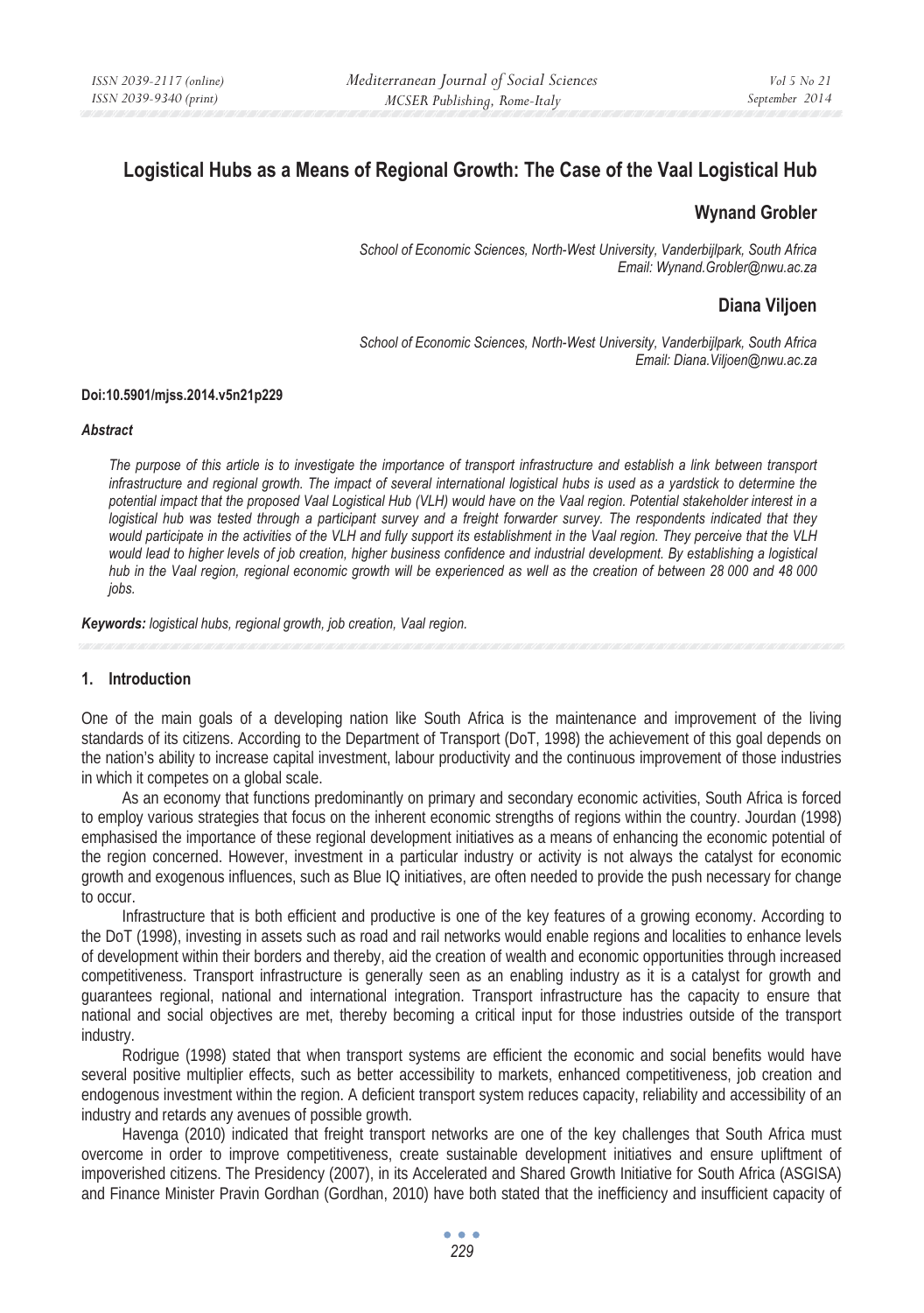| ISSN 2039-2117 (online) | Mediterranean Journal of Social Sciences | Vol 5 No 21    |
|-------------------------|------------------------------------------|----------------|
| ISSN 2039-9340 (print)  | MCSER Publishing, Rome-Italy             | September 2014 |

the national freight and logistics system is one of the factors that hamper South Africa from achieving sustainable economic growth. The Council for Scientific and Industrial Research (CSIR, 2012) stress the importance of addressing skills shortages and misalignment in the transport sector so as to enhance public-private partnerships (PPPs) and ensure an efficient transport sector that facilitates regional development and co-operation.

Transport infrastructure links the factors of production between producers and consumers and plays a key role in reducing the cost involved in transporting goods from producers to the relevant markets and will also enhance the reliability of shipping goods from South Africa to its trading partners. South Africa's economic activities are predominantly primary and secondary in nature. The transport system within an economy essentially supports the transition from a manufacturing to a service driven economy.

The purpose of this paper is to determine the effect that a logistical hub would have on industrial development within a region characterised by resource-based, capital-intensive industrial activities.

### **2. Background to the Study Area**

The Sedibeng District Municipality (SDM) comprises the Emfuleni, Midvaal and Lesedi municipalities and is the second largest municipality and the fourth largest population in Gauteng (Sedibeng District Municipality, 2011). It includes the towns of Vereeniging, Vanderbijlpark, Meyerton and Heidelberg as well as the townships of Sebokeng, Bophelong, Sharpevill, Evaton and Ratanda.

### *2.1 Overview of the Sedibeng District Municipality*

### *2.1.1 Economic growth and sectoral structure of the Sedibeng economy*

SDM is the fourth largest contributor to the Gauteng economy. Over the period from 2006 to 2011, the Sedibeng economy has experienced an economic growth rate of 3.1%. However, the annual growth rate was measured as 0.8%, which is well below the proposed annual growth rate of 8% (Sedibeng District Municipality, 2011).

More than half of the economy of the region is dominated by the services sector (57.2%) with the largest contributor being manufacturing at 30.8% of regional gross domestic product (GDP). Manufacturing activities comprise two main sub-sectors, namely fabricated metal (with Arcelor-Mittal, Cape Gate Davsteel and Samancor being the largest producers of metal and metal products in the region) and chemicals (Sasol being the only firm in this regard). Manufacturing will remain the dominant economic activity within the region for the foreseeable future despite its 6% decline over the period 2006 to 2011 (Sedibeng District Municipality, 2011).

### *2.1.2 Employment trends*

Despite the 0.8% decline in unemployment between 2006 and 2011, there is a need for a project that would address employment in Sedibeng (Sedibeng District Municipality, 2011). Global Insight (2011) has recorded unemployment in the district as 40.4%, which is amongst the highest in Gauteng. A possible cause of this increase is the job shedding undertaken by Arcelor-Mittal. Clearly, a significant change to the employment structure in any of the dominant subsectors of the Sedibeng economy will have a profound impact on its inhabitants.

### *2.1.3 Economic development in Sedibeng District Municipality*

The poverty rate for the region has declined from 44% in 2001 to 38% in 2010 (Sedibeng District Municipality, 2011), which is still higher than that of the entire province. The poverty rate for Gauteng province has declined form 30% to 29% over the same period. The Gini co-efficient for the district is 0.68, which indicates that there is a high degree of inequality present in the population. However, there has been a 3.4% overall increase in the level of education in the district, with the largest growth experienced in tertiary qualifications (Sedibeng District Municipality, 2011).

### **3. The Relationship between Transport Infrastructure and Economic Growth and Development**

Transport infrastructure has often been the catalyst for economic and social transformation (Rodrigue, 1998). Bartolomeu Dias, Christopher Columbus, Henry Ford and Wilbur and Orville Wright ushered in new eras of trade and indirectly enhanced globalisation through the use and development of transport and transport infrastructure.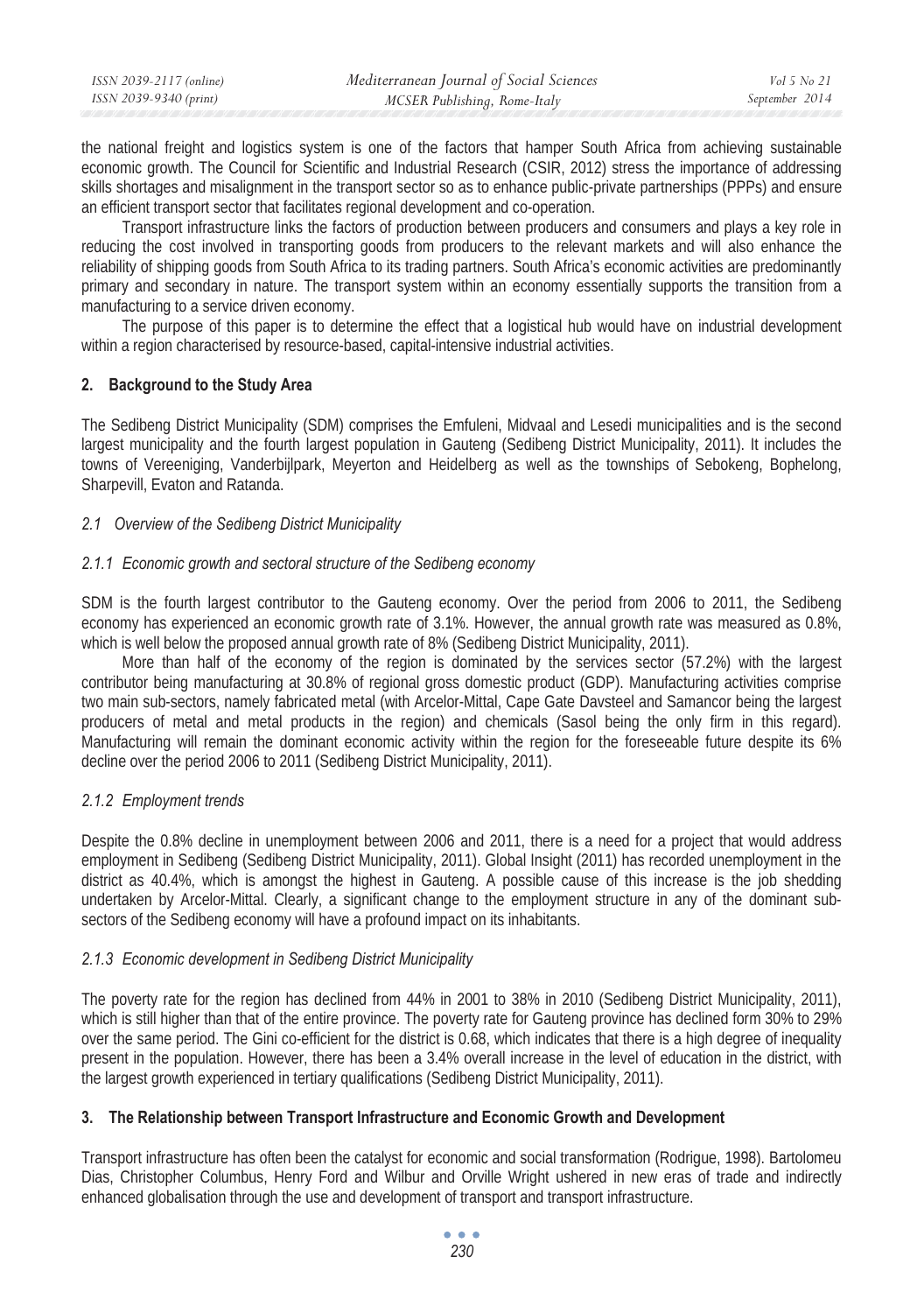| ISSN 2039-2117 (online) | Mediterranean Journal of Social Sciences | Vol 5 No 21    |
|-------------------------|------------------------------------------|----------------|
| ISSN 2039-9340 (print)  | MCSER Publishing, Rome-Italy             | September 2014 |

In developing nations, the lack of transport infrastructure has been cited as a cause of higher transport costs and unreliable supply chains. As a counter to this, the DoT (2005), in the Moving South Africa strategy, envisioned a transport sector that contributes to sustainable economic growth and development. Investment in the transport sector would link productive units and underutilised agglomeration economies to the international and domestic markets, thereby promoting competition and enhancing productivity. Efficient and productive transport infrastructure is seen as reducing logistics costs which would reduce the cost of living and production through excess capacity. Transport should contribute to South Africa's socio-economic development in the most sustainable manner possible and must eradicate operational bottlenecks in the country.

As part of the transport objectives of the Millennium Development Goals (MDGs), the UN cited reduced cost and efficient transportation systems for landlocked regions and countries as one of the targets that must be met by 2015. As such, the DoT (2005) outlined the role of the transport sector, which holds true for freight transport, in achieving, amongst others, the MDGs mentioned above. The roles are as follows:

- Transport infrastructure is a fundamental key in promoting economic growth and development within developing countries. Most developed nations have highly advanced logistics systems and this has provided the countries concerned with the drive to achieve greater economic growth through transport infrastructure investment;
- Transport infrastructure is a means to achieve the harmonisation of transport systems throughout a particular region;
- Freight logistics has contributed to the economic growth of regional trading blocs and agreements such as SADC, New Partnership for Africa's Development (NEPAD), Mercado Común del Sur (MERCOSUR) and the African Growth and Opportunity Act (AGOA); and
- Reliable transport services are required to ensure the supply chain competiveness of domestically produced goods.

Gibb (2007) outlined the relationship between transportation and the economy. As transport infrastructure becomes efficient and reaches higher levels of investment, benefits such as increased capacity, efficiency and reliability will occur. These benefits, in turn, create transport time and cost savings as well as the possibility of business expansion. These productivity gains are then transferred to increased competitiveness which will ultimately increase economic growth within a nation.

### *3.1 Regional perspective*

Rodrigue (1998) indicated that economic development has become increasingly reliant on relationships across economic regions than those amongst economic resources. Jourdan (1998) highlighted the need for targeted programmes which focus on regions that have the greatest potential for development. When seen as a factor of production, any change in the transport sector would have a substantial impact on cost and performance of industries. These impacts are provided with a spatial perspective (Rodrigue, 1998):

- *Geographical specialisation* in the case of the Vaal region (known for specialisation in the petro-chemical and steel industries), geographical specialisation is supported by an efficient transport system and promotes economic productivity. Comparative advantages accrue to the regions concerned;
- *Large scale production* an efficient transport system which offers time and cost savings as well as enhanced reliability, enables goods to be transported over longer distances. This promotes economies of scale as larger markets can be accessed;
- *Increased competition* an efficient transport system enables potential markets to be opened to the producer and thereby increases competition within the market concerned; and
- *Increased land value* In the case of the proposed site for the VLH, the utility for the area would increase as a result of the higher incidence of economic activity taking place within the Vaal.

The Organisation for Economic Cooperation and Development (OECD, 2002) identified the following aspects as possible spillovers resulting from investments in transport infrastructure:

- *Accessibility* regional accessibility is improved which, in turn, increases the market size for manufacturing activities as well as labour and tourism. The increased market size will lead to increased competition and possible centralisation of economic activity;
- *Employment* regional employment is particularly important in the Vaal region. The maintenance and operation of the VLH would increase employment through both created and relocated jobs. This would depend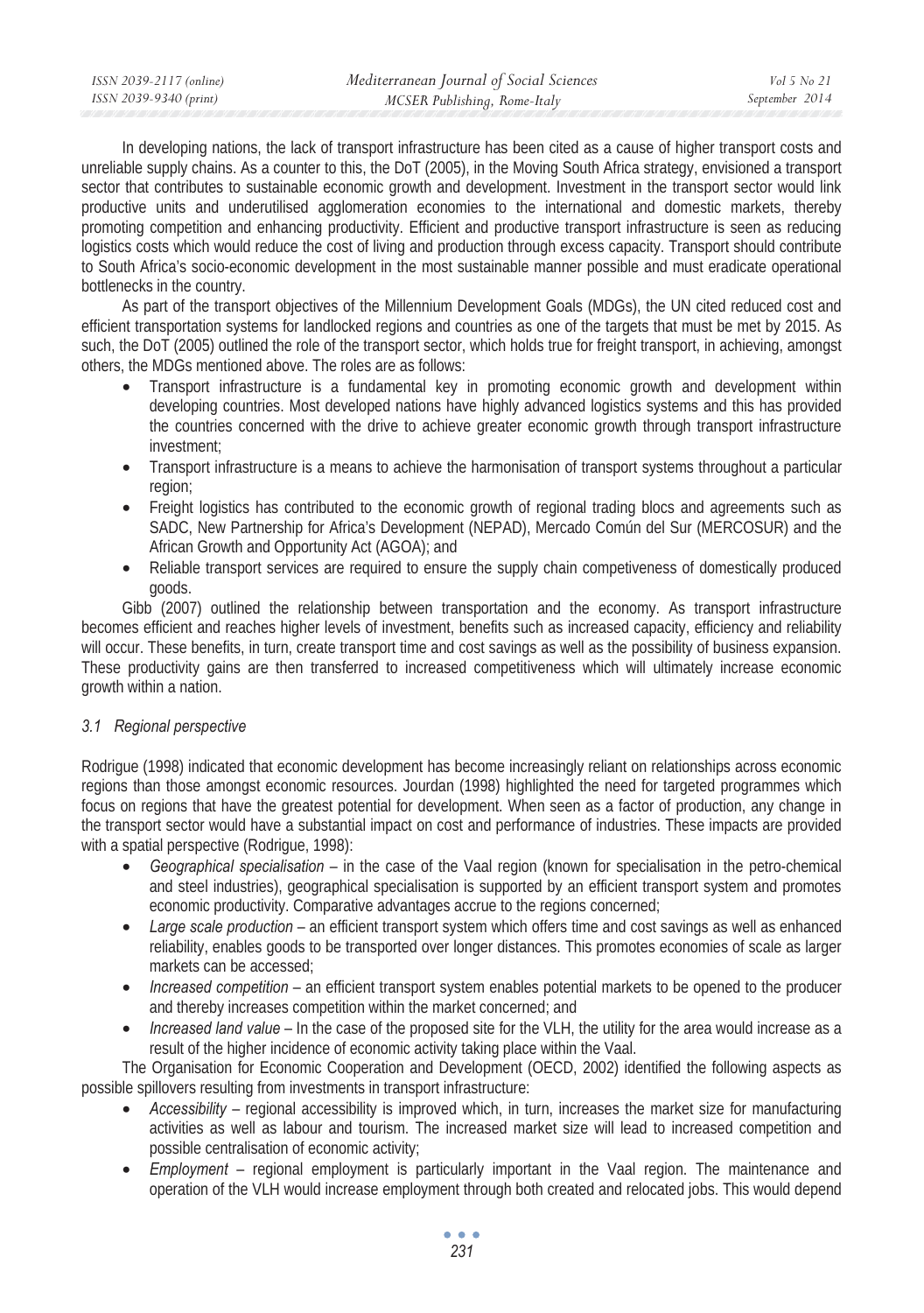on the level of traffic through the hub; and

• *Efficiency* – for any industry within a given region, the time and cost savings as well as the increased reliability and accessibility would lead to productivity gains that could be achieved through enhanced production and distribution.

## **4. Transport Infrastructure in Gauteng**

Gauteng remains the main industrial hub of South Africa and contributes 33.9% to the overall GDP of the country (Stats SA, 2010). According to the DoT (2005) the projections from 2003 to 2020 show possible capacity constraints that must be addressed in order to maintain a competitive position in the global economy. Moving South Africa (DoT, 1998) has identified 3 strategic actions that are required in the freight transport system:

- Build density in the transport system by enhancing the capacity of existing freight corridors. This is done by improving infrastructure and attracting investment to the transport system;
- Create economies of scale within transport modes by increasing the competitiveness of transport nodes and offering increased capacity where economically sustainable; and
- Improve levels of competition by improving integration amongst the various modes and building an industry platform that drives the process of innovation and differentiation.

The CSIR (2012) noted that the largest growth in freight transported in South Africa was recorded along the Western Cape-Gauteng corridor and the Kwazulu Natal-Gauteng corridor. The estimated increase amounted to 15.9% (road and rail combined) between 2010 and 2012.

The VLH would meet the requirements stipulated by the Moving South Africa (MSA) (DoT, 1998) strategic action plans. The VLH would be connected to two of the major freight corridors in South Africa, namely the Gauteng – Durban (running along the N3 highway), and the Gauteng - Cape Town (running along the N1 highway) corridors. Several opportunities exist in these corridors, which the VLH would utilise to the benefit of the region at large.

### *4.1 The Gauteng-Durban (N3) corridor*

According to the DoT's National Freight Monitoring Framework (DoT, 2007) the Durban to Gauteng line is the most important rail freight line in South Africa. The transport of goods by road and rail in the corridor is mostly done through containers. The DoT (2005) highlighted certain strategic issues that are facing the corridor:

- MSA projected the capacity of the corridor to reach 57 million tons by 2020;
- As of 2004, the corridor was already close (53 million tons) to the 14-year capacity projected by MSA and is expected to grow by 35% by 2020;
- The operational capacity of rail networks has been established at 20% and is constrained by a lack of freight lines and trained personnel to handle the backlog;
- Delays at marshalling yards (Durban port and City Deep) decrease the competitiveness of rail;
- Asset age at terminals (such as City Deep) reduces the efficiency of rail; and
- Traffic is not evenly balanced along the route.

According to Pienaar (2005), the total number of containers transported along the corridor was estimated at 1 603 924 (in 2004). Of these, 138 871 was transported by rail and 1 465 053 was transported by road. The predominant mode of transport is road as it is projected that road freight transport will increase by 82% from 2004 until 2020. Seeing as though the rail line between Durban and Gauteng is only utilised at 30% of its total capacity, this severely constrains road networks along the corridor.

The projected container volumes that will be moving along the corridor will reach absolute capacity by 2035 (no growth in 2050). A move to intermodal transport and the increased utilisation of rail as a means of transport is essential. The use of rail, being a more energy efficient means of transport, would decrease transport costs along the corridor. This in turn would increase efficiency and productivity. The VLH would be able to utilise the excess capacity of the N3 corridor rail facilities.

### *4.2 The Gauteng-Cape Town (N1) corridor*

The NFMF (DoT, 2005) has identified the Gauteng-Cape Town corridor as being part of the North-South corridor which runs from Cape Town to Harare. Containers are transported by both road and rail between the relevant ports and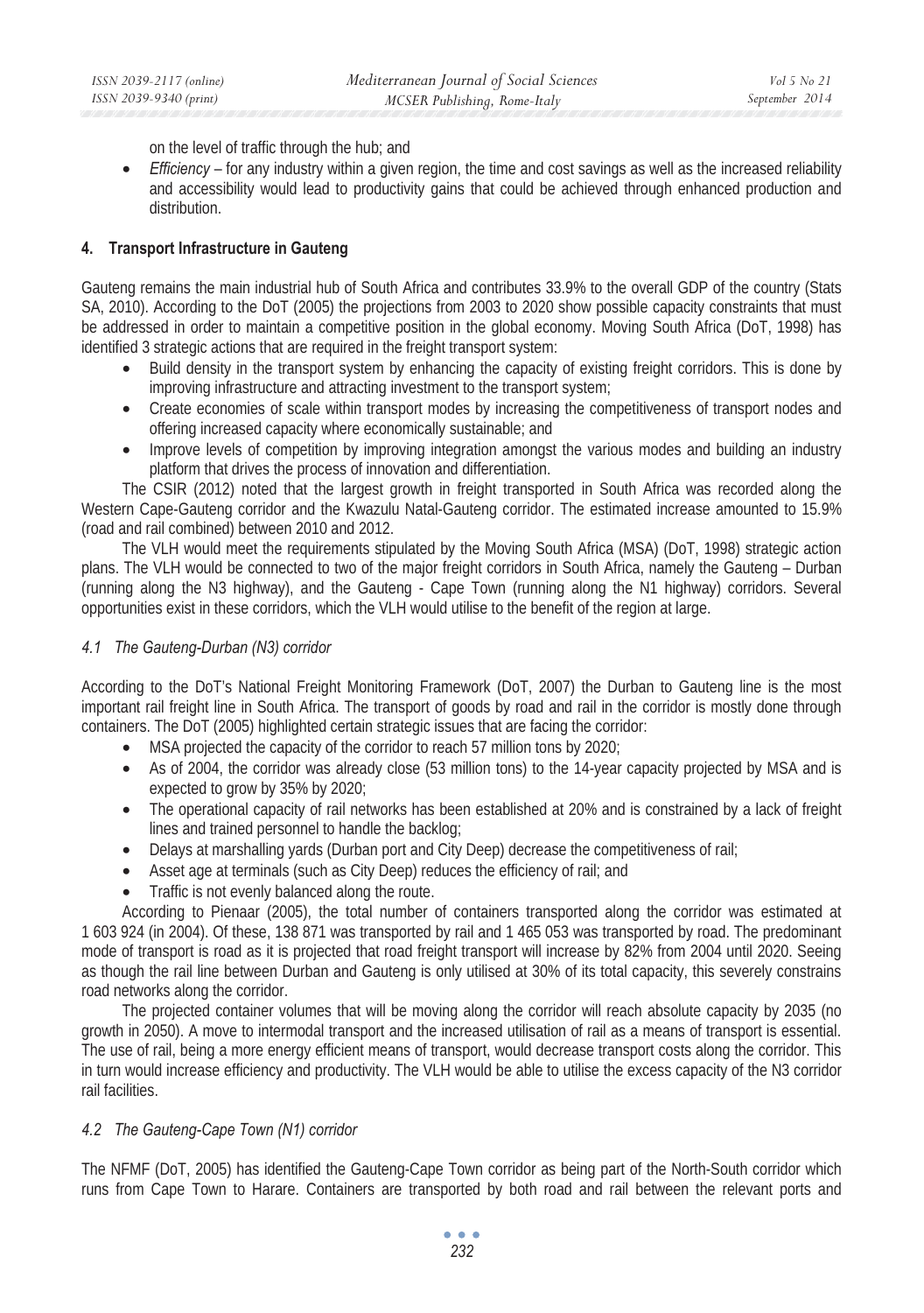| ISSN 2039-2117 (online) | Mediterranean Journal of Social Sciences | Vol 5 No 21    |
|-------------------------|------------------------------------------|----------------|
| ISSN 2039-9340 (print)  | MCSER Publishing, Rome-Italy             | September 2014 |

Gauteng. However, major capacity constraints at City Deep have caused bottlenecks in road freight transport. The DoT (2005) has identified the following strategic issues facing the corridor:

- Of the 19 million tons of freight transported along this corridor, more than 17 million is consumed locally;
- The capacity constraints facing ports in Cape Town are not as dire as those in Durban (where urgent expansion is needed) and expansion can take place between now and 2020;
- Rail is underutilised; and
- Road corridor capacity is constrained by single lane traffic along a portion of the corridor.

The VLH would be the perfect project to reduce the capacity constraint which exists in this corridor. The excess carrying capacity of existing rail networks can also be utilised by the VLH. The existing industries in the Vaal would be able to gain greater access to the major transport routes in the province, thereby enhancing local capacity, competitiveness and welfare.

### **5. The Importance of Logistical Hubs**

In his 2005 book, "*The World is Flat*", Thomas Friedman postulates that, in terms of commerce, the playing field is level and all competitors (worldwide) have an equal opportunity. This would be an adequate assumption if the ceteris paribus principle was applied across all nations and across all industries of the world. South Africa, like other developing nations, is at a distinct disadvantage when compared to the developed economies of the word, such as Japan, the United Kingdom (UK) and the United States of America (USA), as South Africa has a lack of intermodal and multimodal integration and transhipment facilities.

Multimodal transport is defined as a means of shipment that combines multiple variations of the different transport modes (air, rail, sea and road). The freight forwarder, in determining the lowest possible cost to the producer, will combine the modes of transport in the most cost efficient configuration. DeWitt and Clinger (1999) defined intermodal transportation as the use of only two or more modes to move a shipment of goods from their point of origin to their destination. The existence of both multimodal and intermodal means of transportation is a critical factor in the successful execution of value chains within a region and will also bring about regional spillover effects to an economy.

Despite the benefits of intermodal and multimodal transportation, several key challenges still exist. These are (DoT, 2005):

- Economic challenges such as inefficient intermodal planning, lack of appropriate facilities and infrastructure.
- Human resource challenges includes poor environmental quality at current intermodal facilities that discourage investment and a lack of adequate security.
- Stakeholder & customer challenges no customer service focus as the entity is seen as purely infrastructural and not service-based.
- Operational challenges capacity underutilisation and low productivity, unreliability at existing facilities.
- A logistical hub is seen as a platform for both multimodal and intermodal transportation that overcomes these key challenges. Humphrey and Schmitz (2000) defined an inland port as a site that is located away from the traditional land, air and coastal borders. The port would facilitate international trade through investments in multimodal transport infrastructure and by promoting value-added services as goods move through the value chain. Transport activities within these hubs are managed so as to keep costs down and simplify the movement of goods from producers to consumers.

Goh (2008) has identified the possible drivers for the selection of logistical hubs as a means of regional development and growth:

- Demand side forces such as improved accessibility, enhanced reliability, benefits of intermodal transport, enhanced connectivity between industry and consumer;
- Supply side forces, which include reduced transport costs, economies of scale and scope, upstream and downstream industries realise benefit of co-operation, risk reduction through consistent service; and
- Enhanced efficiency, service quality and production capacity.

### *5.1 Overview of the proposed project*

The proposed Vaal Logistical Hub (VLH) would comprise the following projects: the Vaal Inland Container Depot (VICD), which would serve as a means of expanding existing infrastructure and promoting the establishment of new downstream industries in the manufacturing sector of Sedibeng. The Vaal International Airport (VIA), as part of the VLH, would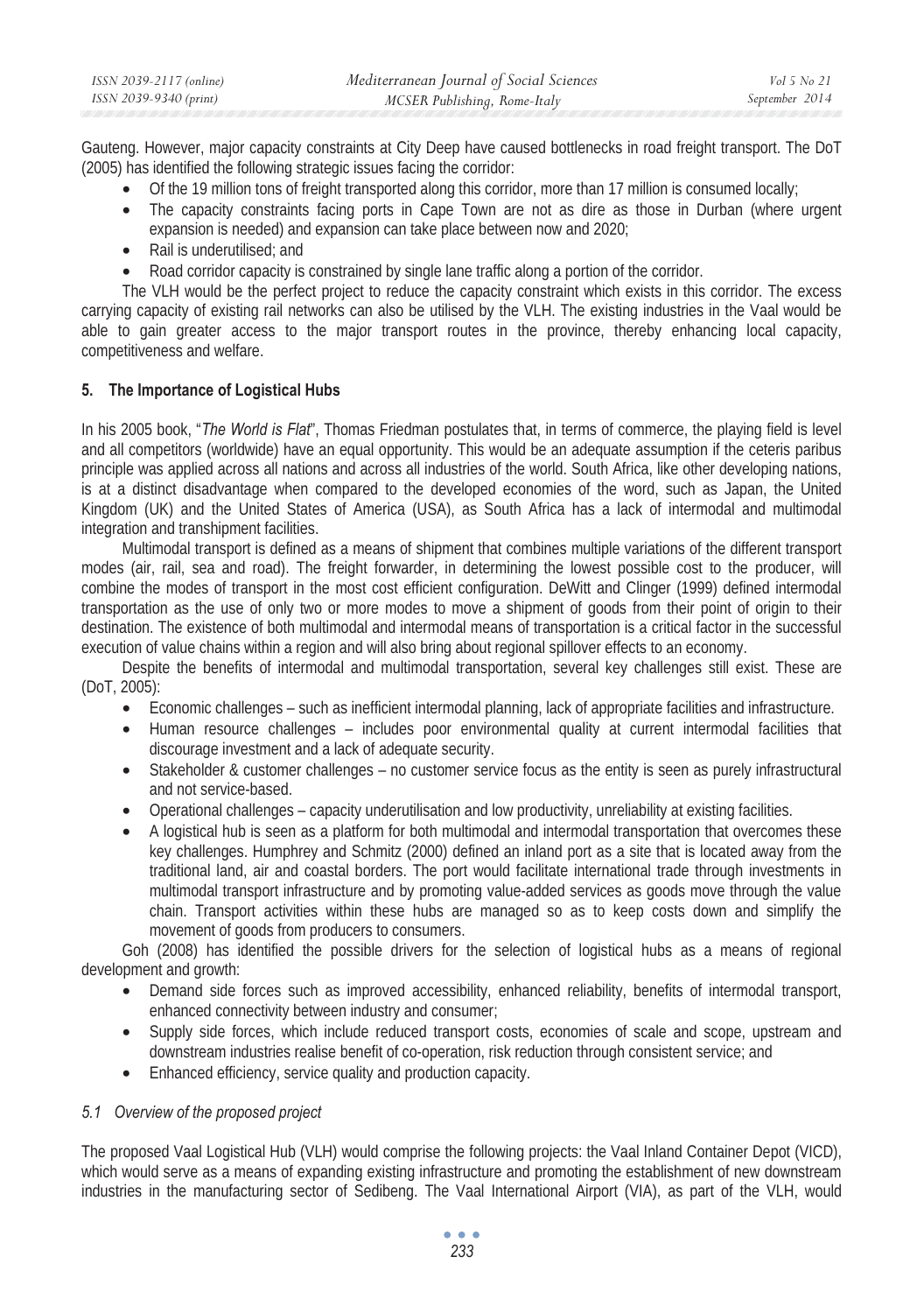| ISSN 2039-2117 (online) | Mediterranean Journal of Social Sciences | Vol 5 No 21    |
|-------------------------|------------------------------------------|----------------|
| ISSN 2039-9340 (print)  | MCSER Publishing, Rome-Italy             | September 2014 |

facilitate the transportation of cargo to and from the rest of the Gauteng region. Both of these initiatives combined would promote the establishment of possible clustered downstream industries, known as the Vaal Industrial Development Zone (VIDZ), relating to the two infrastructural development projects and would also promote the relocation of existing industries in order to shorten the distance between supplier and end-user.

These three undertakings would facilitate the expansion of trade and industry within the area as well as supplying various socio-economic benefits to the inhabitants of Sedibeng. It would serve to regenerate the flagging manufacturing sector by providing a means of opening up the economic potential of underutilised industrial and infrastructural capacity by targeting strategic industrial assets that are important to the growth of the regional economy (VRG, 2006).

#### *5.2 The impact of logistical hubs: case studies*

As the VLH is only a proposed project to enhance LED within the Vaal region. Further investigation into the actual number of employment opportunities created and the increase in investment within the region would have to be done. However, this would be a high-cost undertaking. The VLH is a similar project to those discussed in Table 1. By taking the economic impact of these domestic and international logistical hubs into account, it can be postulated that the VLH would have a similar impact on the economy of the Vaal region. Table 1 highlights the projects' impact in terms of job creation and investment within the region of implementation. Infrastructure available to the hubs has also been highlighted.

All of the projects discussed have access to road, rail and airport terminals. On average, all of the projects would create around 26 000 direct jobs. Direct employment opportunities are those created directly to serve the operational needs of the hub concerned. According to Els (2010), Tambo Springs, which has access to the same road and air transport networks as the VLH, would create anywhere between 37 000 and 57 000 jobs (depending on downstream activities that locate to the region). Of these employment opportunities, 28 000 to 42 000 would be from logistics operations alone, while 9 000 to 14 000 would result from related activities located in the VIDZ. During the first phase of the project, it is estimated that R 1 billion in investment will be generated within the region.

The effect of Tambo Springs on its locality would be mirrored by that of the VLH on the Vaal economy. The same number of jobs can be generated by the VLH and, given that the VLH is within close proximity to rail facilities, the effect of the project would be further reaching than that of Tambo Springs. As indicated by the DoT (2005), the major freight corridors are expected to grow by 38% (Gauteng-Durban corridor) and 40% (Gauteng-Cape Town corridor) respectively by 2020. With its large manufacturing base, the Vaal region would be in a prime position to utilise this growth opportunity in order to reduce transport costs, enhance competitiveness and expand local market access by establishing the VLH. By establishing the VLH, an average of 26 000 jobs will be created. This would go a long way to decreasing unemployment in the region.

|                                              | <b>Dallas Logistics Hub</b>                                                                                                                                                                                      | <b>Detroit Regional Hub</b>                                                                                                     | <b>Alliance Global</b><br>Logistics hub                                                                                         | <b>DHL Hub</b>                                                                                                                          | <b>Tambo Springs</b>                                                                                  |
|----------------------------------------------|------------------------------------------------------------------------------------------------------------------------------------------------------------------------------------------------------------------|---------------------------------------------------------------------------------------------------------------------------------|---------------------------------------------------------------------------------------------------------------------------------|-----------------------------------------------------------------------------------------------------------------------------------------|-------------------------------------------------------------------------------------------------------|
| Location                                     | Dallas, Texas (USA)                                                                                                                                                                                              | Detroit, Michigan<br>(USA)                                                                                                      | Fort Worth, Texas<br>(USA)                                                                                                      | Leipzig, Germany                                                                                                                        | Jhb. South Africa                                                                                     |
| <b>Number of jobs</b><br>created (direct and | 30 000 direct jobs                                                                                                                                                                                               | 66 000 direct jobs                                                                                                              | 29 710 direct jobs                                                                                                              | 3 500 direct jobs                                                                                                                       | 28 000 to 42 000<br>direct jobs                                                                       |
| <i>indirect</i> )                            |                                                                                                                                                                                                                  |                                                                                                                                 | 63 388 indirect jobs                                                                                                            | 7 000 indirect jobs                                                                                                                     | 9 000 to 14 000<br>indirect jobs                                                                      |
| <b>Investment for region</b><br>created      | \$2.4 billion (on completion)                                                                                                                                                                                    | \$10 billion (over 10<br>years)                                                                                                 | \$36.4 billion (from<br>1990 to 2008)                                                                                           | €300 million                                                                                                                            | R1 billion (during first)<br>phase)                                                                   |
| Infrastructure access                        | Adjacent to Union Pacific Dallas<br>Intermodal Facility:<br>Access to 4 major freight corridors (I-<br>20. the I-35 NAFTA corridor. I-45 and<br>the Trans-Texas corridor): and<br>Adjacent to Lancaster Airport. | Access to Detroit<br>Metropolitan Airport;<br>Access to 4 Class 1<br>railways; and<br>Serves as corridor<br>between the USA and | Access to 2 Class 1<br>railways;<br><b>Access to Fort Worth</b><br>Alliance Airport;<br>Access to Highway<br>35W from Mexico to | Access to the<br>Leipzig/Halle Airport:<br>Direct connections to<br>Europe and Asia; and<br><b>Access to Frankfurt</b><br>Main Airport. | 25km from OR<br>Tambo International<br>Airport:<br>22km from City<br>Deep; and<br>Access to N1 and N3 |
|                                              |                                                                                                                                                                                                                  | Canada.                                                                                                                         | Canada: and<br>Near FedEx Southwest<br>Regional Sort Hub.                                                                       |                                                                                                                                         | corridors.                                                                                            |

**Table 1:** Economic impact of domestic and international logistical hubs

**Source:** Dallas Logistics Hub (DLH, 2007); Detroit Regional Chamber (DRC, 2009); Alliance Texas (1990); DHL Hub (2009); and Els (2010).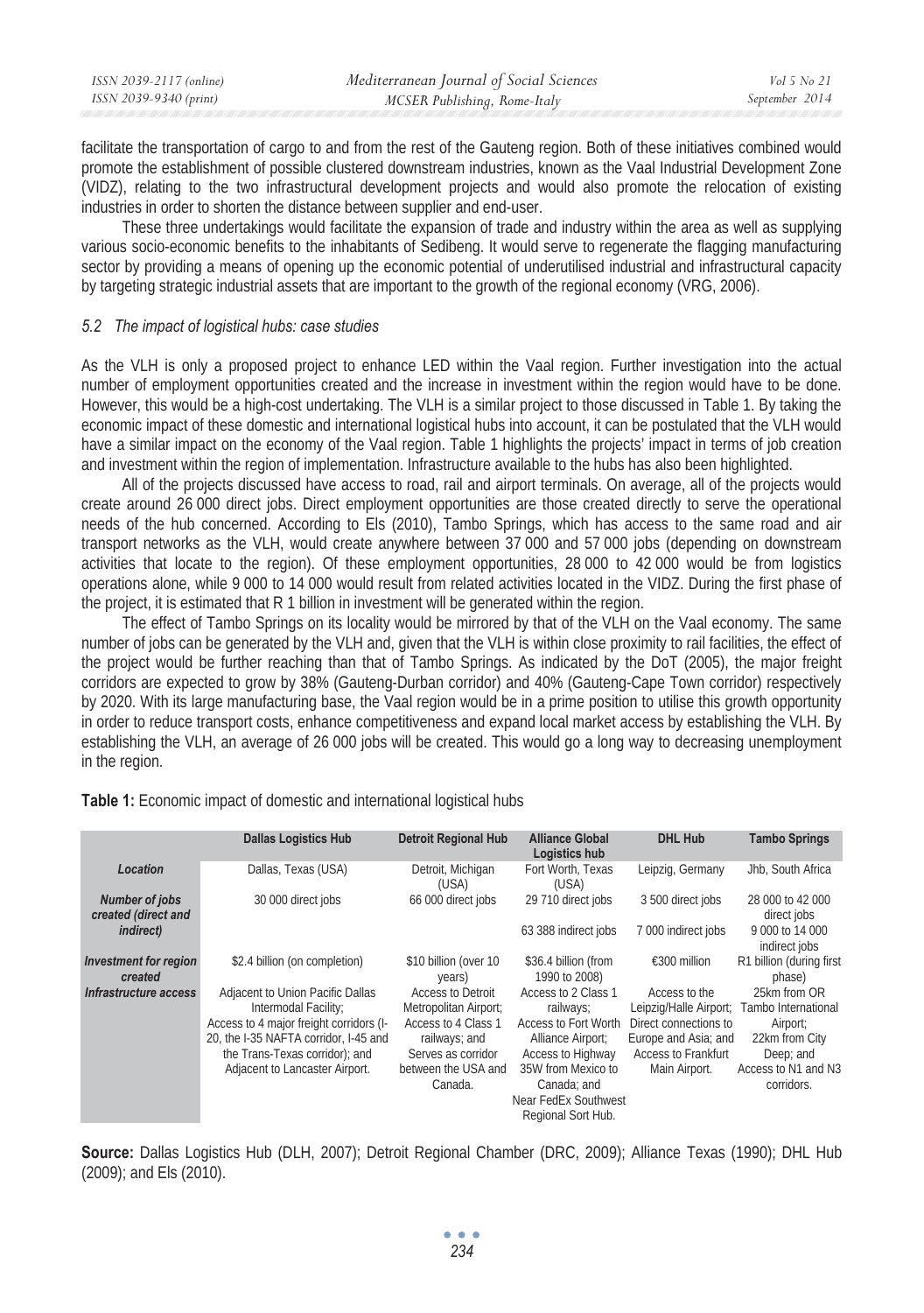Any development project should be aimed at developing the major manufacturing industries within the region. As discussed in the previous chapter, an investment of R 1 million would not only increase employment in all economic sectors of the Vaal but would also increase annual household income and investment in the region as a whole. The VLH would address both poverty (increasing household income) and unemployment in the Vaal, thereby increasing regional growth and development.

### **6. Perceptions of Local Roleplayers: Results of the Industry Questionnaire**

In order to further highlight the need for the VLH and to promote PPPs in the Vaal region, a survey of industry roleplayers with regard to their level of participation within the VLH was conducted. For the purpose of the industry questionnaire 194 respondents were surveyed from March 2006 to August 2006 using the simple random sampling method and structured interviews, which were conducted by fieldworkers. The respondents covered a wide range of economic activities in the ELM, MLM and MMA, with a range of business sizes and economic sectors being targeted.

### *6.1 Origin and destination of goods within the Vaal*

The majority of products either imported or exported into the Vaal are from or are being delivered to regions within South Africa. Of the goods within the Vaal, 73.7% has South Africa as their country of origin, while 29.9% has an international destination. Of all goods produced within the Vaal region, 70.1% has South Africa as their point of destination with 29.9% destined for an international location. Europe and Africa are the major points of destination for goods produced within the Vaal region with Africa accounting for 8.8% and Europe accounting for 7.5% of goods destined for international locations. Of the goods produced in the Vaal, only 0.5% is destined for the Middle East and 1.0% for Australasia.

As inputs to industrial activities within the Vaal, goods originating from Europe account for the greatest share (11.2%) of the total 26.3% of all goods originating from an international destination. The second largest contributor to the production process of industries in the Vaal is North America, at 6%.

Of the total volume of goods (73.7% of inputs) in the Vaal originating from regions within South Africa, 27% originates from the Johannesburg/Pretoria area, while 30% of goods produced in the Vaal are destined for the same region. Port Elizabeth has the lowest (0.3%) percentage share in volume of goods that originate from the Vaal area. Of the goods that originate in South Africa (73.7%), 32.4% originates from the Vaal region itself.

### *6.2 Modes of transport used in the Vaal*

For procurement and distribution, over half of the goods were transported by road (53% for distribution and 56% for procurement). Rail is the second most used mode of transportation for goods within the Vaal with 34% being delivered via rail and 24% being procured using rail.

According to the survey data, of all the modes of transport, an average of 42% of the volume of goods procured from the Vaal region are shipped to their destination using containers, while an average of 47% of the volume of goods procured by undertakings within the Vaal region arrive in containers. Of the 56% and 24% of goods that are transported into the Vaal by road and rail respectively, 50% is shipped in containers. On the other hand, 40% and 35% of the volumes transported by road (40%) and rail (35%) to destination outside of the Vaal are shipped in containers.

### *6.3 Participant perceptions regarding the VLH*

As part of the survey, respondents were asked to rate certain statements according to an opinion scale of 1 to 7, where 1 represents "Agree strongly" and 7 represents "Disagree strongly". Those that indicated 4 on the opinion scale are considered neutral with regard to the appropriate statement. The questions can be grouped according to the following categories:

- Business specific includes topics such as increased access to markets, increased productivity and sales and possible expansion due to increased accessibility;
- Regional contribution/impact includes topics such as job creation, welfare, etc.;
- Import/export covers participant opinion regarding increased import and export activity as a result of the VLH;
- Configuration pertains to the structure of the VLH itself, namely, the VLH should contain all three proposed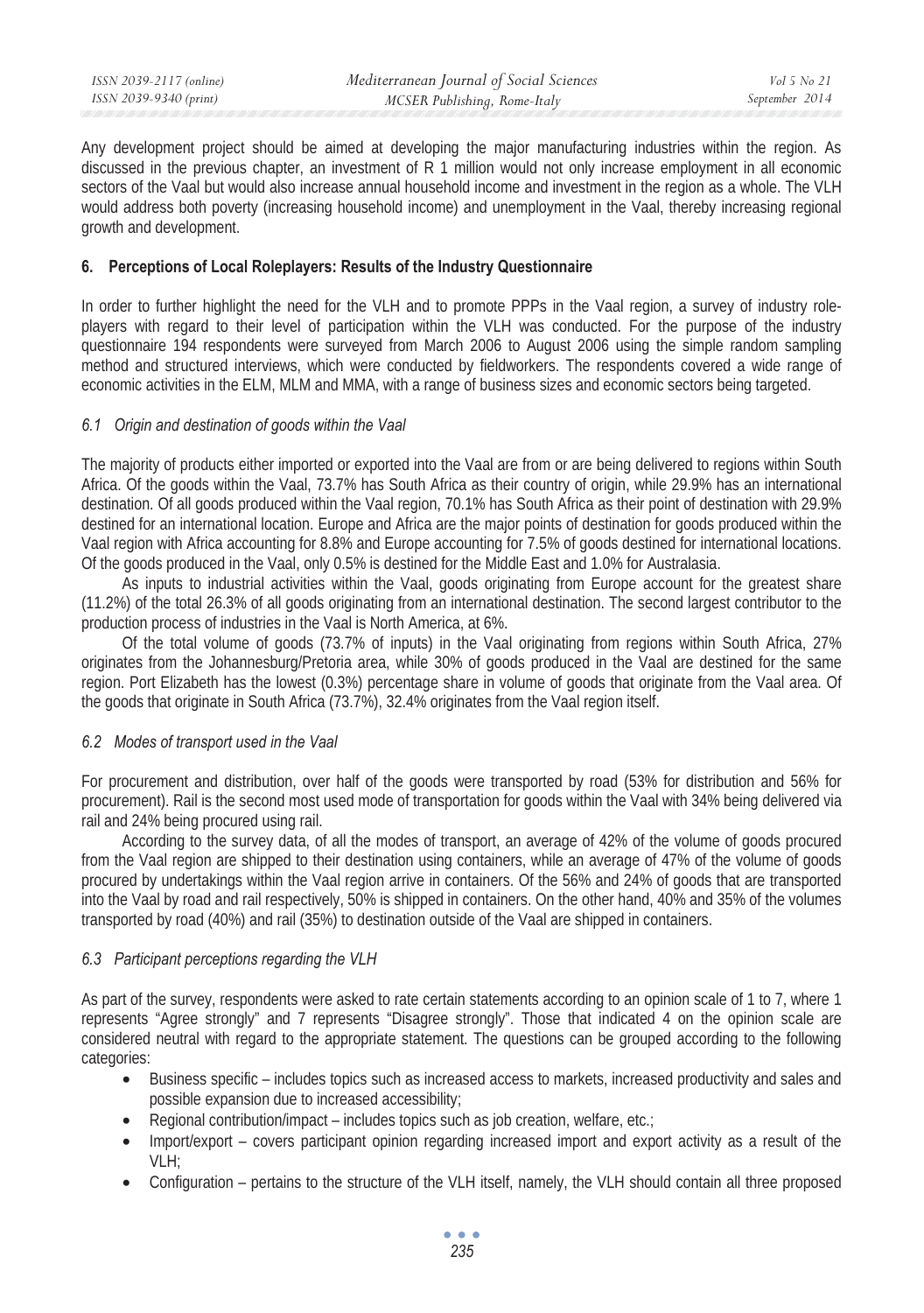projects; and

• Support for the VLH – the extent of usage of the VLH by local role-players.

With regards to the support for the VLH, 79% of respondents indicated that they fully support the establishment of the VIA. This is echoed with 78% and 85% of respondents indicating support for the establishment of the VICD and VIDZ respectively. Overall, 85% of respondents support the establishment of the entire VLH.

As for the regional contribution or impact of the VLH, respondents indicated that there would be higher levels of job creation (92% for the VIA and VICD and 87% for the VIDZ), higher levels of business confidence (88%, 84% and 87% for the VIA, VICD and VIDZ respectively) and industrial development (92% for the VIA and VICD and 87%for the VIDZ) within the Vaal region. Of the respondents, 83% of had indicated that the VIDZ would be the catalyst for industrial development within the region.

Interestingly, 72% of respondents had indicated that they would participate in the activities of the VICD. This would mean that respondents would be willing to relocate to the VLH in order to participate in the downstream activities of the lead firms in the region. Also, 84% of respondents believed that new business opportunities would be created by the VIDZ, which would stem from the new product and value chains that would be created through business relocation to the SDI.

Amongst the positive statements regarding the VIDZ, respondents also indicated that resource-intensive industries can be exploited as a result of the project, production activities can be further diversified (79%) and that the project would eventually lead to an increase in the Vaal region's GGP (85%). Of the respondents, 80% indicated that the VIDZ would reduce poverty in the region and 84 % indicated that the project is an ideal LED strategy.

### **7. Conclusions**

The relationship between transport and economic development is crucial to a country. As transport infrastructure becomes more efficient and reaches higher levels of investment, increased capacity, efficiency and reliability occurs. This creates time and cost savings for the industries within the region due to shortened value chains. These productivity gains are transferred to increased competitiveness which would ultimately increase economic growth. This would ensure that regions which have the greatest potential for growth within a country reap the benefits of expanded market opportunities.

A logistical hub is seen as a means of both multimodal and intermodal transportation that overcomes the economic and social challenges present within a region. Improved accessibility to markets, enhanced reliability, reduced transport costs, economies of scale, enhanced efficiency and production capacity are a few of the potential benefits that would accrue as a result of the establishment of the VLH. By taking the economic impact of other similar projects into account, then it can be assumed that the VLH would have similar results should it be implemented in the Vaal region. Of the examples given, Tambo Springs was used as a yardstick with which to measure the outcome of the establishment of the VLH. On average, it can be expected that the VLH would create between 28 000 and 42 000 direct jobs (those relating to the actual VLH) while 9 000 to 14 000 jobs would be created from the downstream activities located in the VIDZ. It can be further estimated that approximately R 1 billion in investment would be created within the Vaal region as a result of the project, thereby increasing regional growth and development.

### **References**

Alliance Texas. (2009). Alliance Global Logistics Hub. Texas: Alliance Texas.

CSIR (Council for Scientific and Industrial Research). (2012). State of Logistics Survey for South Africa. Pretoria: CSIR.

Dewitt, W. & Clinger, J. (1999). Intermodal freight transportation. Committee on Intermodal Freight Transport.

DHL Hub. (2009). DHL Hub Leipzig/Halle: the logistics hub that moves the world. Bonn: DHL.

DLH (Dallas Logistics Hub). 2007. Dallas Logistics Hub. Texas: DLH.

DoT (Department of Transport) *see* South Africa. Department of Transport.

DRC (Detroit Regional Chamber). 2009. Global logistics hub strategy. Mich.: DRC.

Els, W. (2010). Tambo Springs. Jhb.: Inframax.

Gibb, A. (2007). Gauteng freight implementation strategy. Jhb: Gauteng Provincial Government.

Goh, M. ) 2008). Issues and methods for selecting locations for logistics hubs. Central Asia Regional Economic Co-operation.

Gordhan, P. (2010). Budget Speech 2010. [Online] Available: http://www.info.gov.za/speeches/2010/10021715051004.htm (March 3, 2010).

Havenga, J. (2010). Logistics costs in South Africa – the case for macroeconomic measurement. *South African Journal of Economics*, 78(4):460-478.

Humphrey, J. & Schmitz, H. (2000). Global governance and upgrading: linking industrial cluster and global value chain research.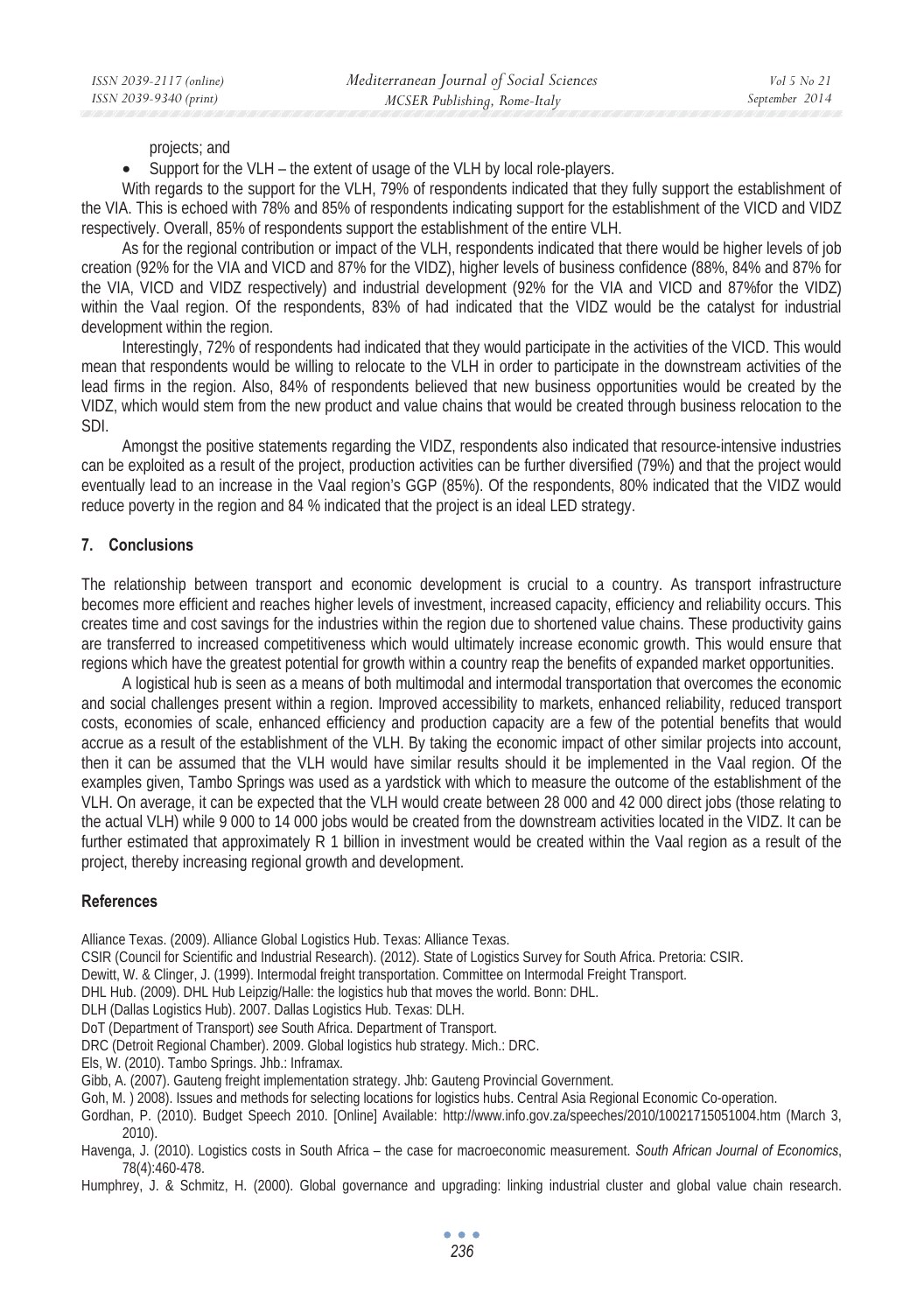Brighton: Institute of Development Studies.

Jourdan, P. (1998). Spatial development initiatives – the official view. *Development South Africa*, 15(5), Summer.

OECD (Organisation for Economic Cooperation and Development). (2002). Impact of transport infrastructure investment on regional development. Turkey: OECD

Pienaar, W.J. (2005). Aspects of the supply or rail and road freight transport and the choice of carriers in South Africa. C.T.: University of Stellenbosch.

Rodrigue, J-P. (1998). Transportation and economic development. [Online] Available: http://people.hofstra.edu/geotrans/eng /ch7en/conc7en/ch7clen.html ( June 12, 2010).

Sedibeng District Municipality (SDM). (2010). *Annual Report*. Vereeniging: SDM

South Africa. Department of Transport. (1998). Moving South Africa. Pretoria : Government Printer.

South Africa. Department of Transport. (2005). National freight logistics strategy. Pretoria : Government Printer

South Africa. Department of Transport. (2007). National freight monitoring framework. Pretoria : Government Printer

Stats SA (Statistics South Africa). (2010). Gross domestic product: third quarter 2010. Pretoria: Government Printer.

The Presidency. (2007). Accelerated and shared growth initiative – South Africa (a summary). [Online] Available: http://www.info.gov.za /asgisa/asgisadoc.pdf (Oct 29, 2010).

VRG (Vaal Research Group). (2006). The Vaal Logistical Hub. Vanderbijlpark: VRG.